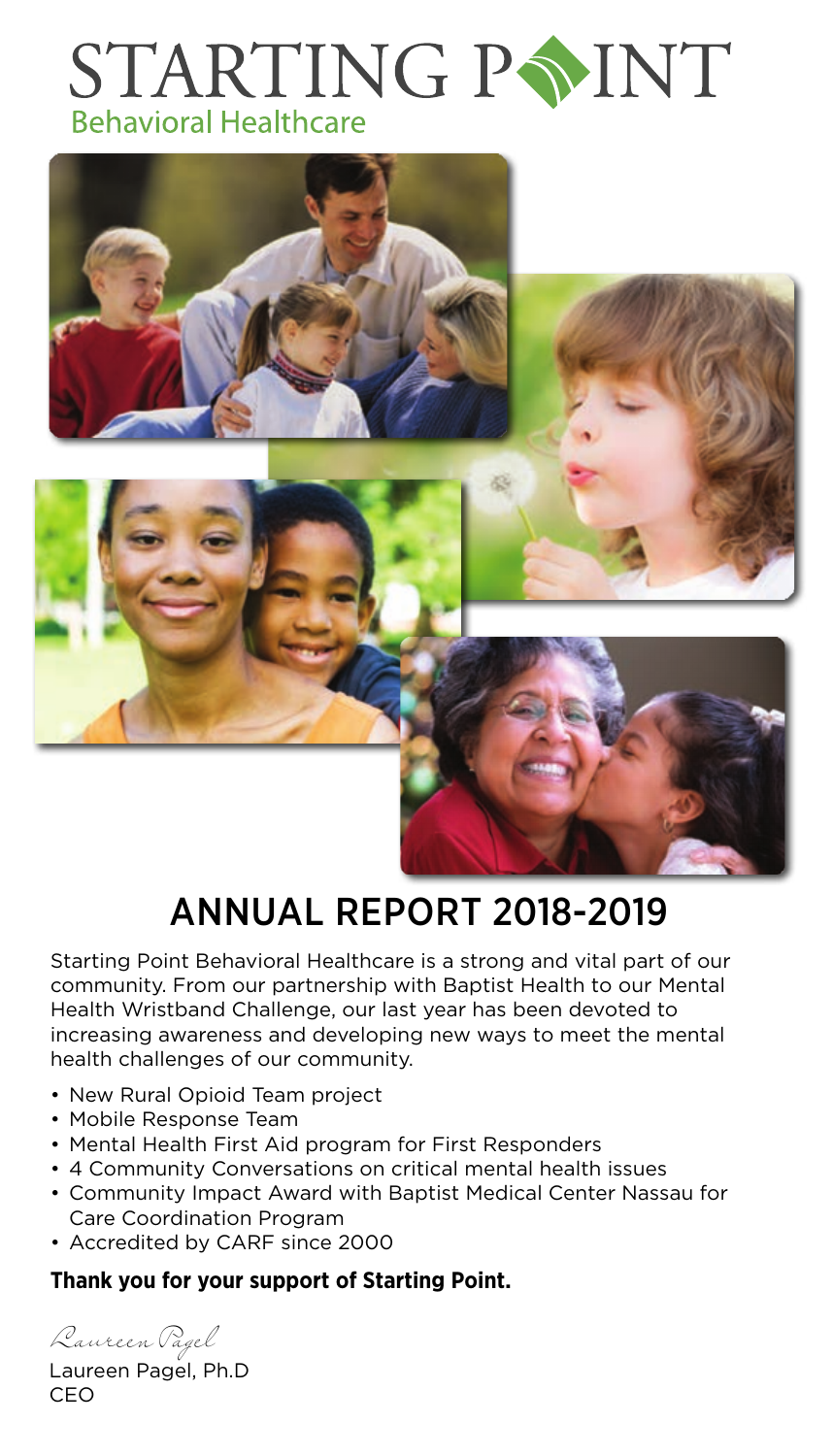#### **Mobile Response Team**

- Intervention and support for individuals experiencing a mental health crisis, including self injury and suicidal thoughts
- Partners with local law enforcement, Baptist Medical Center Nassau, schools, and other community agencies
- Responds quickly, stabilizes the individual and ensures a smooth transition of care
- Available 24/7 to adults 25 and younger

March 6 - June 30, 2019

**56 number of calls**

### **38**

**number of Baker Acts prevented**

#### **Rural Communities Opioid Response Program**

- Joint project of Health Planning Council of Northeast Florida, St. Johns River Rural Health Network, the Department of Health and local stakeholders
- **Develop solutions for** prevention, treatment, and recovery of substance use disorder, including opioid use disorder
- **Funding provided through**  a grant from the US Department of Health and Human Services

### **CARF Accreditat ion**

- • Accredited by the Commission on Accreditation of Rehabilitation Facilities (CARF) since 2000
- • Accreditation recognizes excellent quality of programs



### **Educating and Engaging the Community**

- Hosted a series of 4 Community Conversations on suicide, digestive health, and opioids
- Hosted the premiere of the movie "Suicide: The Ripple Effect"
- Mental Health Wristband Challenge on social media to help reduce the stigma of mental illness

### COMMUNITY IMPACT AWARD

- Starting Point and Baptist Medical Center Nassau received a joint Community Impact Award from the Florida Hospital Association for the Care Coordination program
- A grant from Baptist Health enables Care Coordinators to work in the Emergency Department with patients who have a mental health or substance use disorder
- This practice reduces return visits to the Emergency Department by providing coordinated mental health and medical care after discharge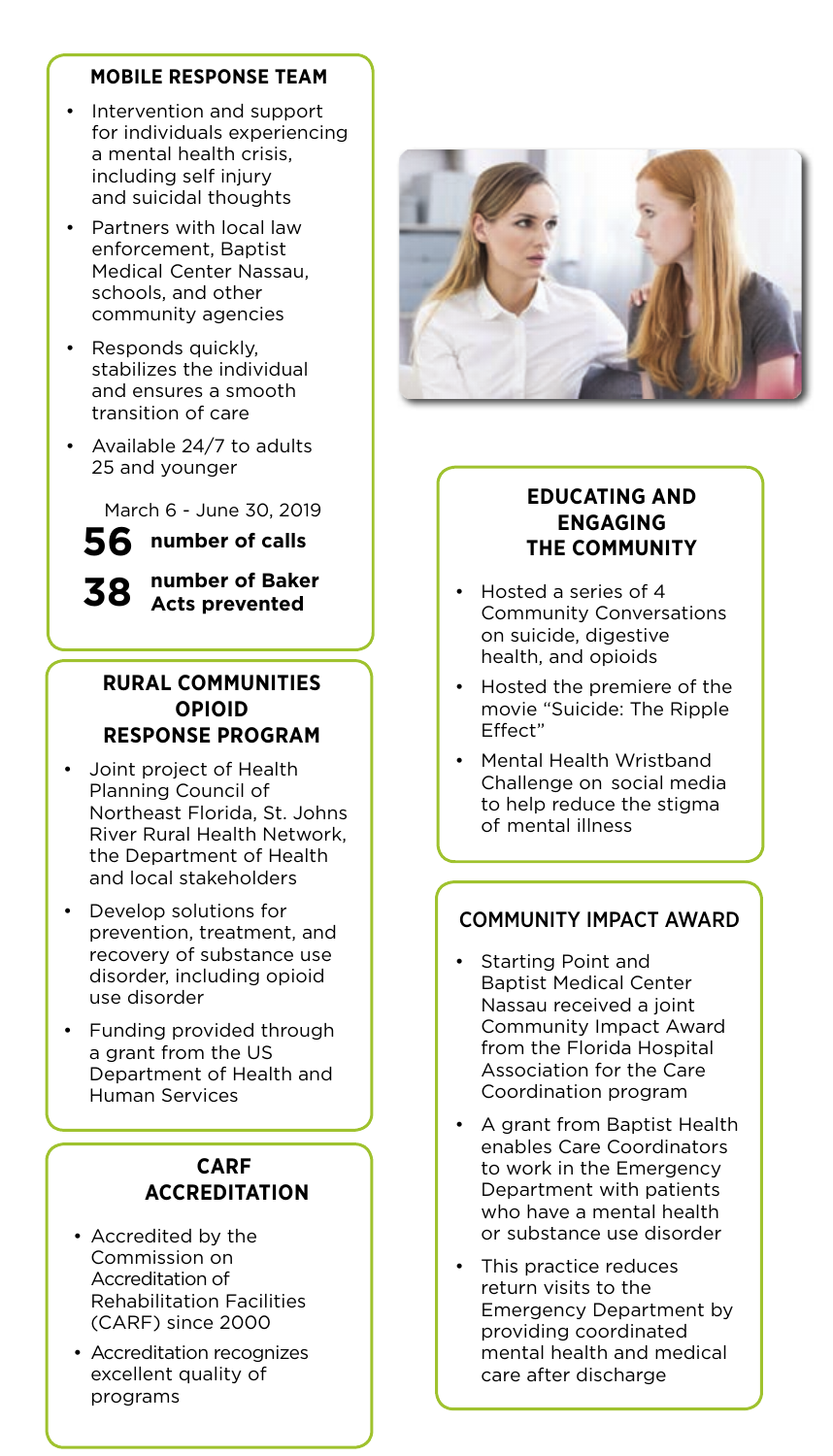## **SERVING OUR**

**2,640**

### **MENTAL HEALTH FIRST AID**

Trainings expanded to include first responders

- • 434 people graduated from Mental Health First Aid Training
- Total of 2,640 people trained in MHFA by Starting Point since 2014



**3,965 NUMBER OF individuals and families SERVED**





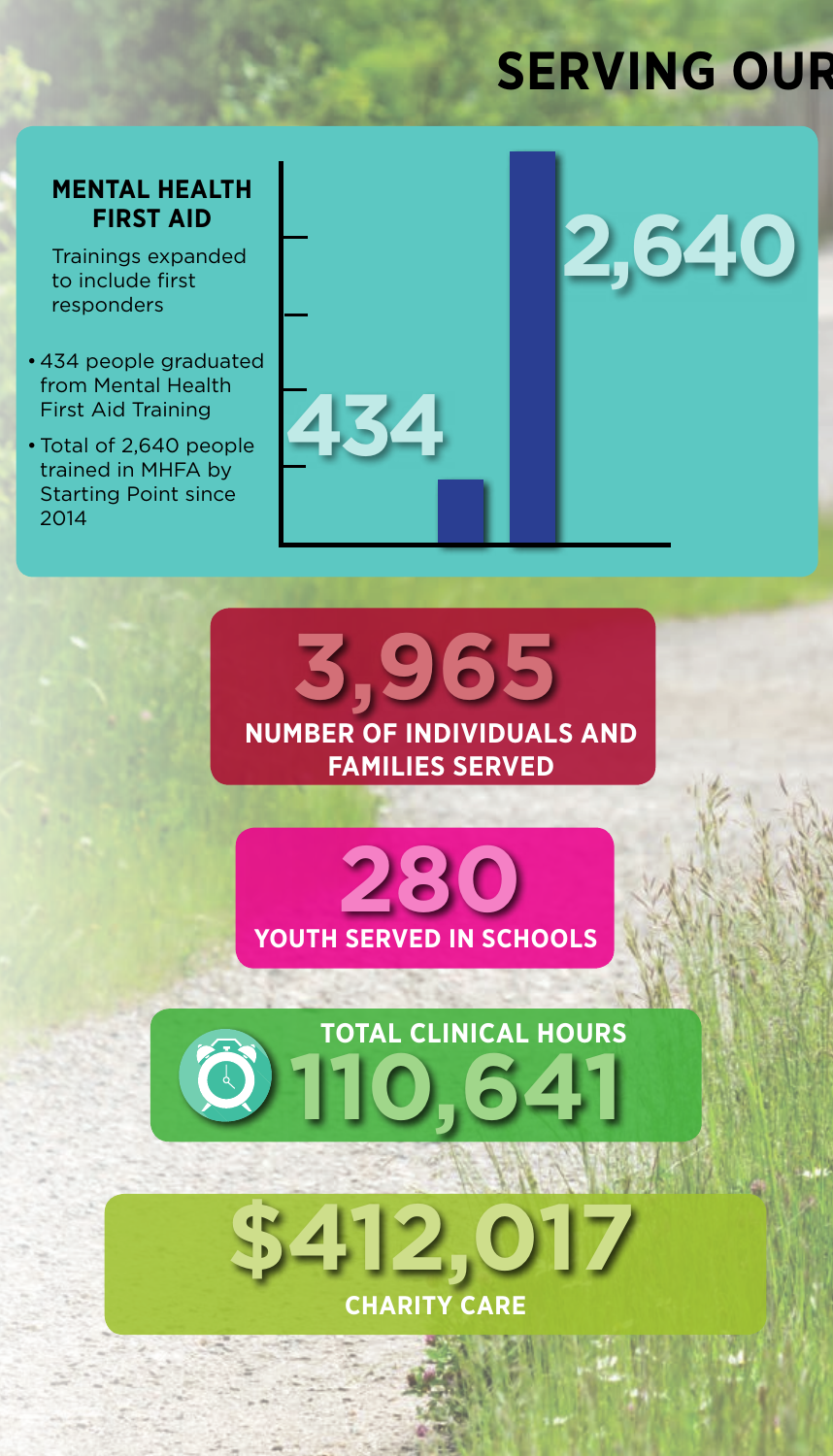# **RECOMMUNITY**

### **CARE COORDINATION**

**692**

Referrals from Baptist Medical Center Nassau, Gateway and crisis units. Of these, 353 participated in an extended Care Coordination program.

# **9% recidivism**

630 individuals did not have a repeat visit to one of the above facilities within 30 days after discharge.

### **Medication Assisted treat ment Program**

**192**

Individuals and families served, making a positive impact on the opioid crisis in our community.



### **FINANCIAL TREND**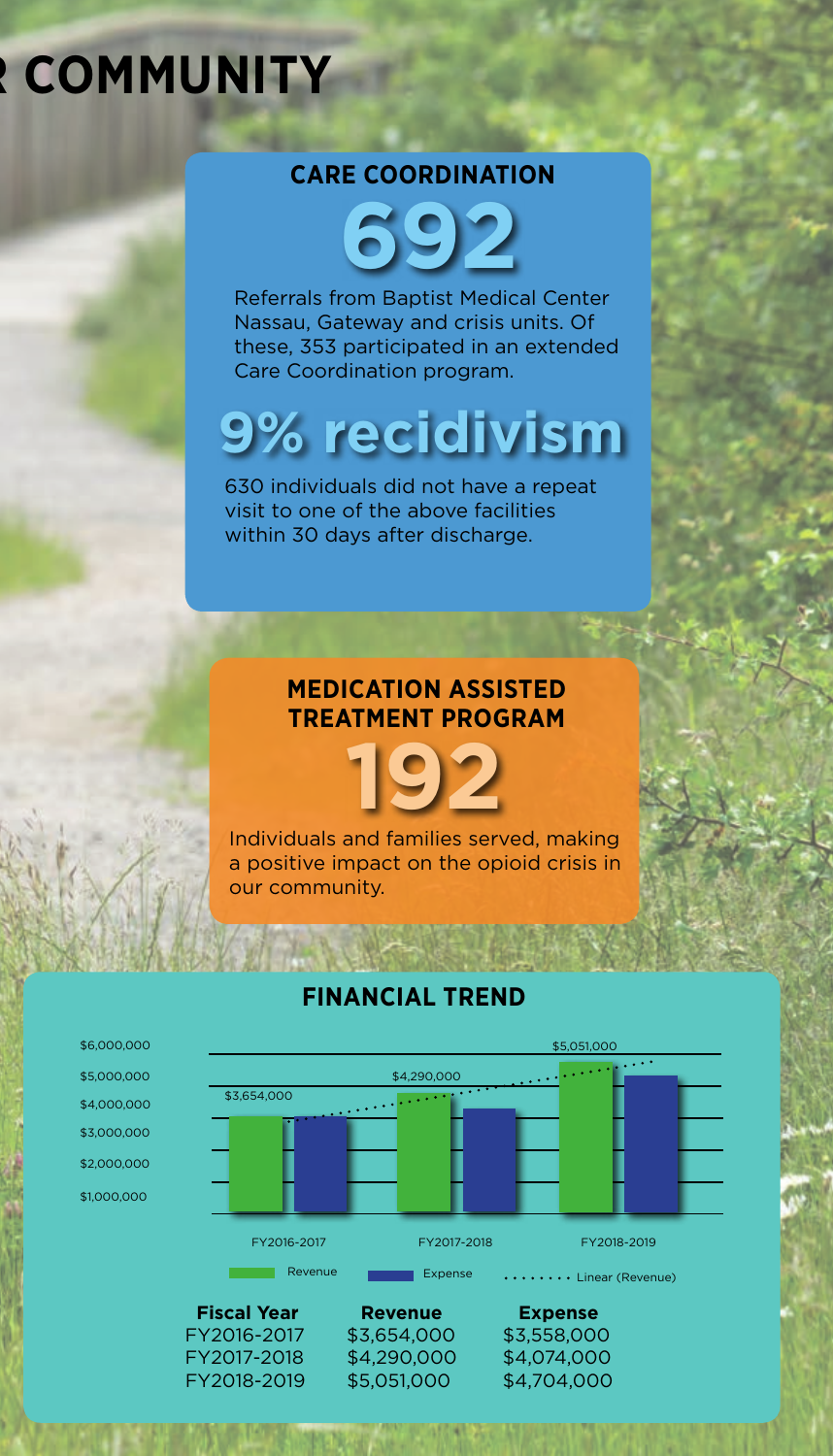### **TESTIMONIALS**

"Thank you to everyone involved in my recovery. I am working, finishing up my probation, and working towards getting my license back. I also have a better relationship Without Starting The Micense back. I also have a better relationship<br>Nich my family." – Care Coordination Client

Point, I would still be in a terrible dark place. Starting Point has had a major impact on my life." – MAT Client

"Several years ago, I was all but housebound – complex PTSD and Clinical Depression. I came to you… almost without hope. You all had a part in helping me find myself and recover. Thank you for my new life!"

- Adult Mental Health Client

"I want to thank you for all your hard work. You have saved the lives of many with what you do. I know he will need to learn to live and work on a daily basis without alcohol, to see it can be done. I believe he will emerge as a success story for you and all the many angels that make this possible. Words cannot express my gratitude."

– Family Member of Client Being Treated for Alcohol Dependency

> 463142 State Road 200 Yulee, Florida 32097

371015 Eastwood Road Hilliard, Florida 32046 (904) 845-4033

2201 Sadler Road Fernandina Beach, Florida 32034 (904) 491-2009

#### **Visit our website SPBH.org for more information about our Partners, Sponsors and Donors.**

Starting Point Behavioral Healthcare is accredited by the Commission on Accreditation of Rehabilitation Facilities.



"I was a blubbering mess when I came into Starting Point. My therapist was wonderful, she made me do the hard stuff, but she also helped me get my voice back and find myself again." – Therapy Client